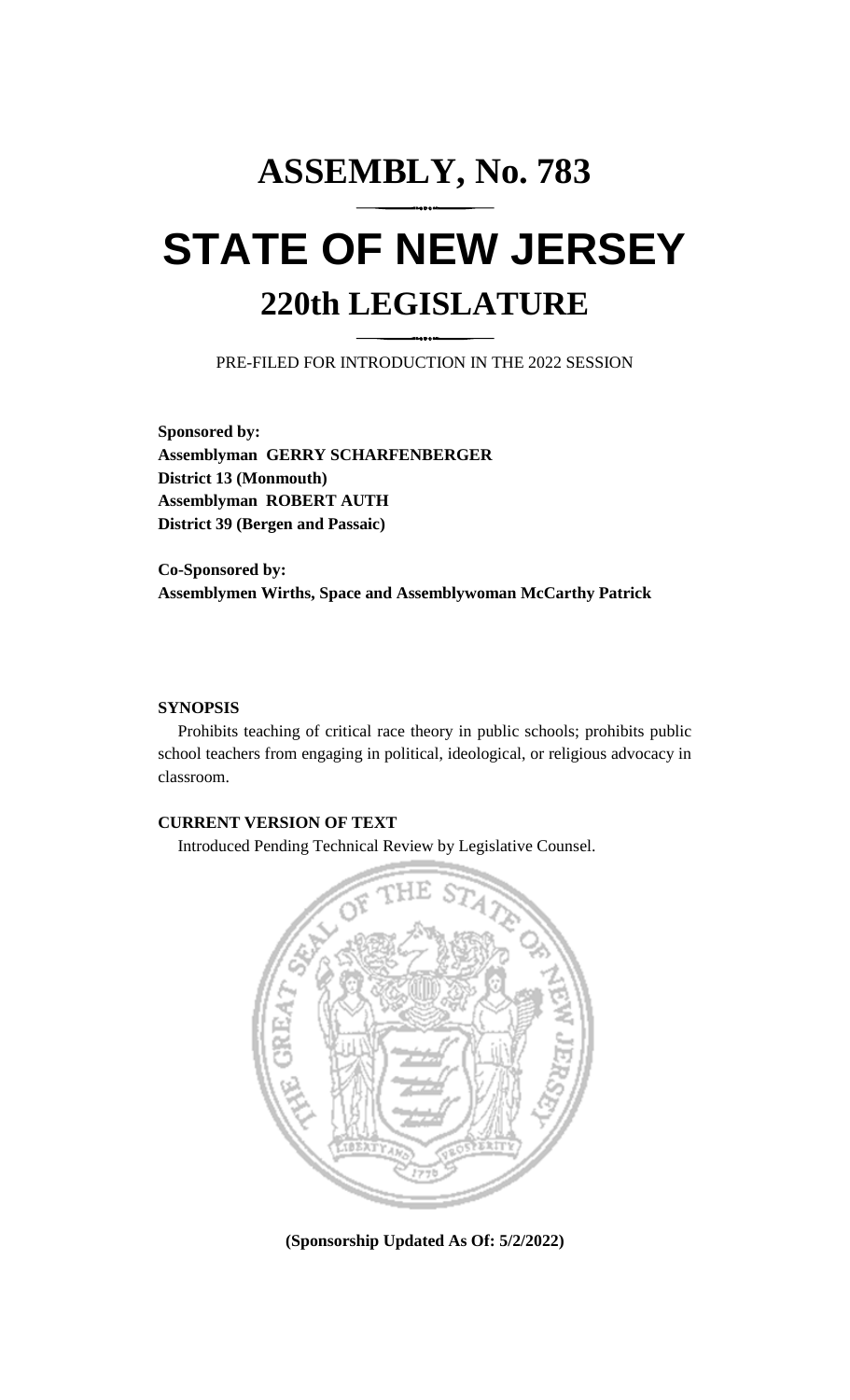$\mathcal{D}_{\mathcal{L}}$ 

 **AN ACT** concerning the teaching of critical race theory in public schools and issue advocacy by public school teachers, and supplementing chapter 35 of Title 18A of the New Jersey Statutes. 

 **BE IT ENACTED** *by the Senate and General Assembly of the State of New Jersey:*

1. The Legislature finds and declares that:

 a. The purpose of public education in America is to produce knowledgeable and competent adults who will be able to participate as informed citizens in the democratic process.

 b. Providing an education in a democracy is best done by teaching students how to think, rather than telling them what they should think.

 c. Recent experience has shown that teachers in public schools are now more willing to engage in political and ideological indoctrination by pressuring students into adopting their own views.

 d. Such indoctrination has no place in public schools and threatens their ability to provide students with a high-quality education.

 e. Parents and taxpayers have a right to expect that taxpayer resources will be spent providing students with instruction on foundational concepts such as mathematics, science, English, history, and civics and not on political or ideological indoctrination. 

 2. a. A school district shall not include, as part of a course of instruction or in a curriculum or instructional program, or allow teachers or other employees of the school district to use supplemental instructional materials that promote concepts related to critical race theory. For purposes of this act, "critical race theory" includes, but shall not be limited to, any of the following concepts:

(1) one race or sex is inherently superior to another race or sex;

 (2) an individual, by virtue of the individual's race or sex, is inherently privileged, racist, sexist, or oppressive, whether consciously or subconsciously;

 (3) an individual should be discriminated against or receive adverse treatment because of the individual's race or sex;

 (4) an individual's moral character is determined by the individual's race or sex;

 (5) an individual, by virtue of the individual's race or sex, bears responsibility for actions committed in the past by other members of the same race or sex;

 (6) an individual should feel discomfort, guilt, anguish, or another form of psychological distress solely because of the individual's race or sex;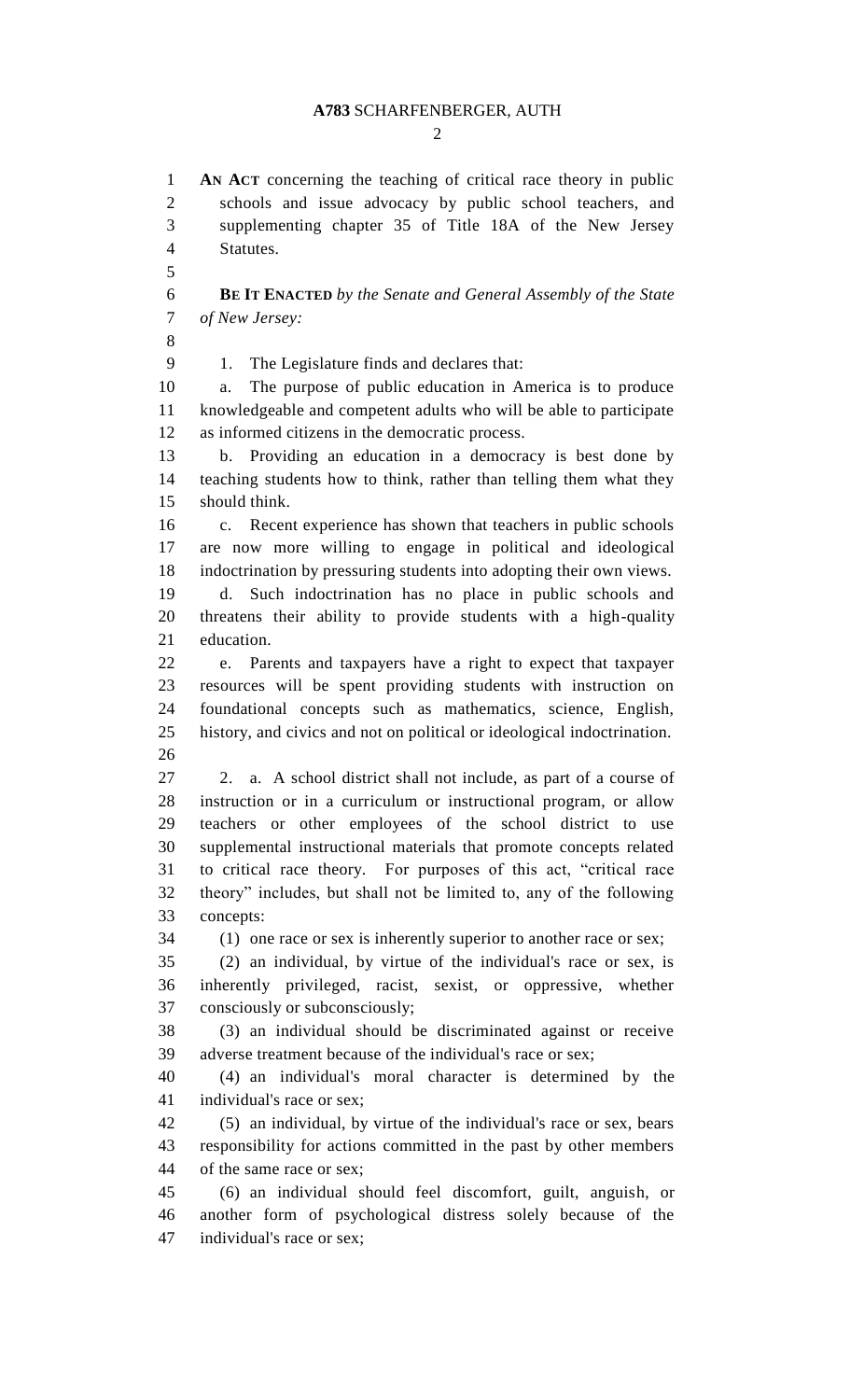(7) a meritocracy is inherently racist or sexist, or designed by a particular race or sex to oppress members of another race or sex; (8) the State or the United States is fundamentally or irredeemably racist or sexist; (9) promoting or advocating the violent overthrow of the United States government; (10) promoting division between, or resentment of, a race, sex, religion, creed, nonviolent political affiliation, social class, or class of people; (11) ascribing character traits, values, moral or ethical codes, privileges, or beliefs to a race or sex, or to an individual because of the individual's race or sex; (12) the rule of law does not exist, but instead is a series of power relationships and struggles among racial or other groups; (13) all Americans are not created equal and are not endowed by their Creator with certain unalienable rights, including, life, liberty, and the pursuit of happiness; or (14) governments should deny to any person within the government's jurisdiction the equal protection of the law. b. Notwithstanding the provisions of subsection a. to the contrary, this section does not prohibit a school district from including, as part of a course of instruction or in a curriculum or instructional program, or from allowing teachers in a school district to use supplemental instructional materials that include: (1) the history of an ethnic group, as described in textbooks and instructional materials adopted in accordance with approved curriculum; (2) the impartial discussion of controversial aspects of history; (3) the impartial instruction on the historical oppression of a particular group of people based on race, ethnicity, class, nationality, religion, or geographic region; or (4) historical documents. c. The Commissioner of Education may withhold State funds from a school district that knowingly violates the provisions of this section until the commissioner finds that the school district is no longer in violation of this section. 3. a. The State Board of Education shall adopt rules and regulations prohibiting public school teachers from engaging in political, ideological, or religious advocacy in the classroom. Rules and regulations adopted pursuant to this section shall, at minimum prohibit the following: (1) endorsing, supporting, or opposing any candidate or nominee for public office or any elected or appointed official regardless of whether the official is a member of the local, state, or federal government; (2) endorsing, supporting, or opposing any pending, proposed, or enacted legislation at the local, state, or federal level;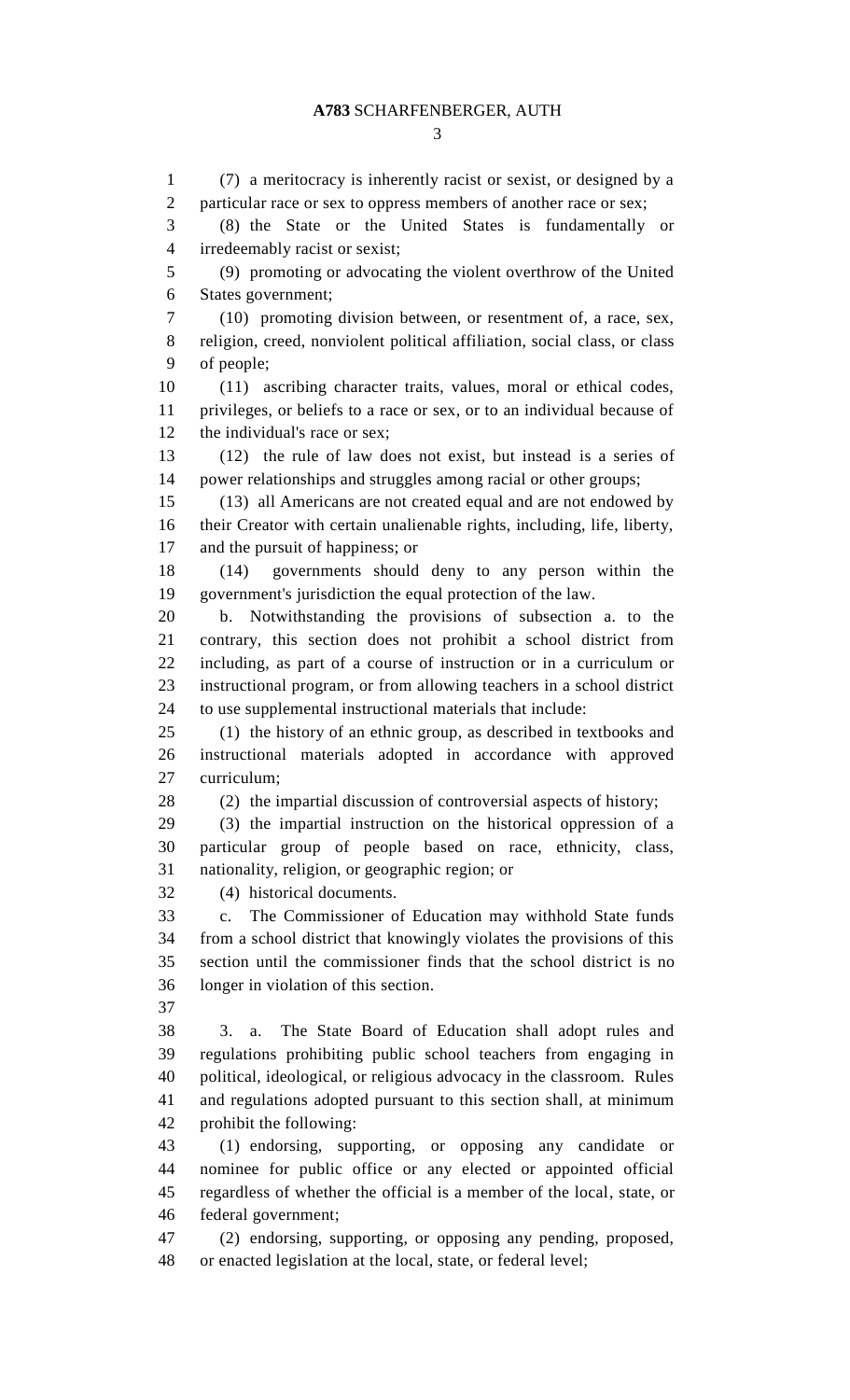$\Delta$ 

 (3) endorsing, supporting, or opposing any pending, proposed, or executed executive action by an executive or executive branch agency at the local, state, or federal level; (4) endorsing, supporting, or opposing any pending or decided court case or judicial action at the local, state, or federal level; (5) introducing any controversial issue that is not germane to the topic of the course being taught; (6) advocating in a partisan manner for any side of a controversial issue; and (7) segregating students according to race or singling out one racial group of students as responsible for the suffering or inequities experienced by another racial group of students. b. In addition to the rules and regulations adopted pursuant to subsection a. of this section, the State board shall require that a teacher provide students with materials supporting both sides of a controversial issue being addressed and to present both sides in a fair-minded and nonpartisan manner. For purposes of this section, "controversial issue" means an issue that is part of an electoral party platform at the local, state, or federal level. c. The rules and regulations adopted by the State board pursuant to subsections a. and b. of this section shall contain clear guidelines for enforcement and provide penalties for violations up to and including termination of employment. The State board shall provide written notice to teachers, parents, and students of their respective rights and responsibilities under the rules and shall provide at least 3 hours of professional development instruction to inform affected teachers of their responsibilities pursuant to this section. 4. This act shall take effect immediately and shall first apply to the first full school year following the date of enactment. STATEMENT This bill prohibits a school district from including, as part of a course of instruction or in a curriculum or instructional program, or allowing teachers or other employees of the school district to use supplemental instructional materials that promote concepts related to critical race theory. For purposes of the bill, "critical race theory" includes, but would not be limited to, any of the following concepts: 44 • one race or sex is inherently superior to another race or sex; an individual, by virtue of the individual's race or sex, is inherently privileged, racist, sexist, or oppressive, whether consciously or subconsciously;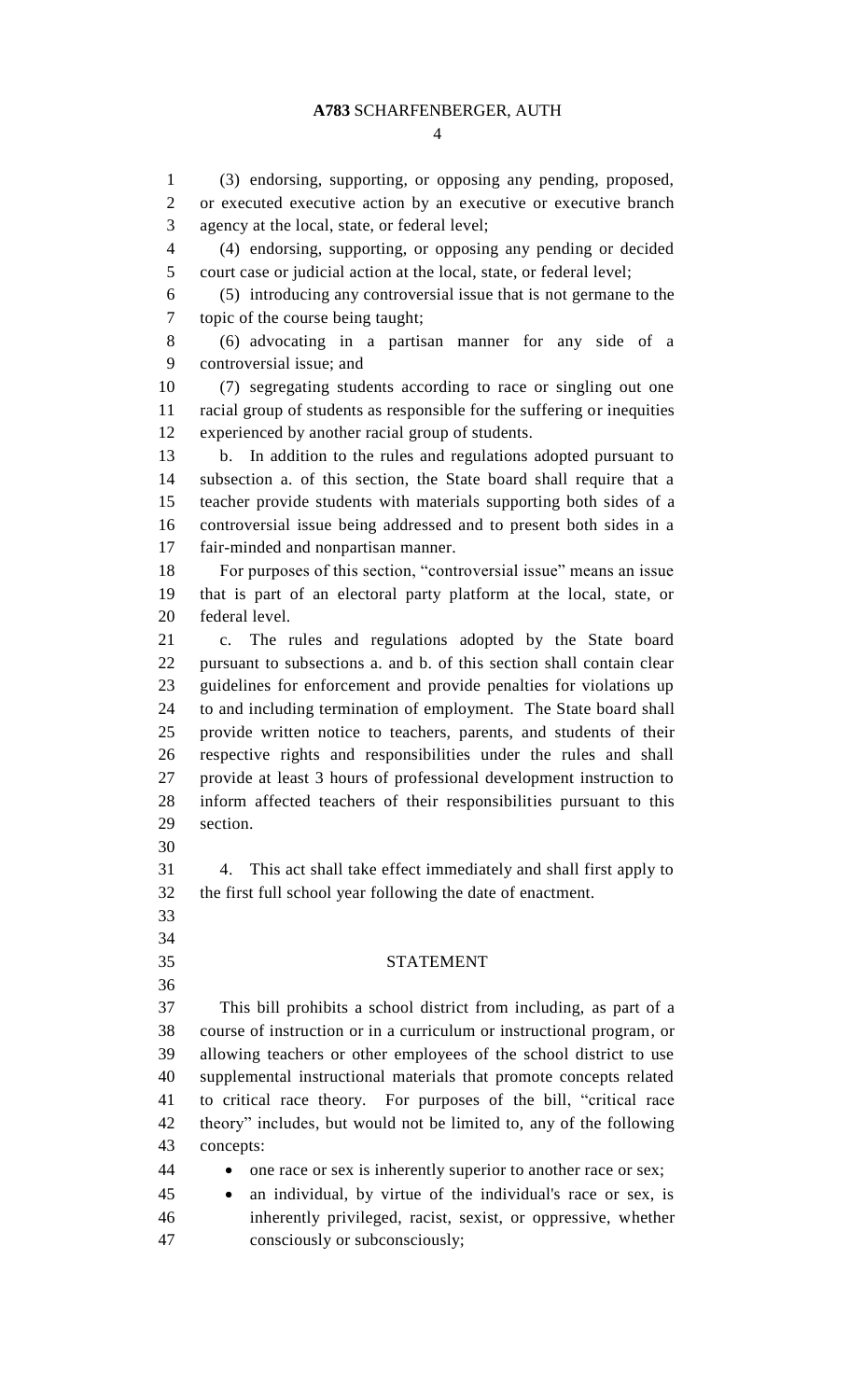| $\mathbf{1}$   | an individual should be discriminated against or receive                                                                          |
|----------------|-----------------------------------------------------------------------------------------------------------------------------------|
| $\overline{2}$ | adverse treatment because of the individual's race or sex;                                                                        |
| 3              | an individual's moral character is determined by the                                                                              |
| $\overline{4}$ | individual's race or sex;                                                                                                         |
| 5              | an individual, by virtue of the individual's race or sex, bears                                                                   |
| 6              | responsibility for actions committed in the past by other                                                                         |
| 7              | members of the same race or sex;                                                                                                  |
| 8              | an individual should feel discomfort, guilt, anguish, or                                                                          |
| 9              | another form of psychological distress solely because of the                                                                      |
| 10             | individual's race or sex;                                                                                                         |
| 11             | a meritocracy is inherently racist or sexist, or designed by a                                                                    |
| 12             | particular race or sex to oppress members of another race or                                                                      |
| 13             | sex;                                                                                                                              |
| 14             | the State or the United States is fundamentally or                                                                                |
| 15             | irredeemably racist or sexist;                                                                                                    |
| 16             | promoting or advocating the violent overthrow of the United<br>$\bullet$                                                          |
| 17             | States government;                                                                                                                |
| 18             | promoting division between, or resentment of, a race, sex,                                                                        |
| 19             | religion, creed, nonviolent political affiliation, social class,                                                                  |
| 20             | or class of people;                                                                                                               |
| 21             | ascribing character traits, values, moral or ethical codes,                                                                       |
| 22             | privileges, or beliefs to a race or sex, or to an individual                                                                      |
| 23             | because of the individual's race or sex;                                                                                          |
| 24             | the rule of law does not exist, but instead is a series of power<br>$\bullet$                                                     |
| 25             | relationships and struggles among racial or other groups;                                                                         |
| 26             | all Americans are not created equal and are not endowed by                                                                        |
| 27             | their Creator with certain unalienable rights, including, life,                                                                   |
| 28             | liberty, and the pursuit of happiness; or                                                                                         |
| 29             | governments should deny to any person within the                                                                                  |
| 30             | government's jurisdiction the equal protection of the law.                                                                        |
| 31             | A school district would not be prohibited from including, as part                                                                 |
| 32             | of a course of instruction or in a curriculum or instructional                                                                    |
| 33             | program, or from allowing teachers in a school district to use                                                                    |
| 34             | supplemental instructional materials that include the history of an                                                               |
| 35             | ethnic group, the impartial discussion of controversial aspects of                                                                |
| 36             | history, the impartial instruction on the historical oppression of a                                                              |
| 37<br>38       | particular group of people based on race, ethnicity, class,                                                                       |
| 39             | nationality, religion, or geographic region, or historical documents.                                                             |
|                |                                                                                                                                   |
|                | The Commissioner of Education would be permitted to withhold                                                                      |
| 40             | State funds from a school district that knowingly violates the                                                                    |
| 41             | provisions of this bill and would be able to continue withholding                                                                 |
| 42             | such funds until the commissioner finds that the school district is in                                                            |
| 43             | compliance.                                                                                                                       |
| 44             | This bill also requires the State Board of Education to adopt                                                                     |
| 45<br>46       | rules and regulations prohibiting public school teachers from<br>engaging in political, ideological, or religious advocacy in the |